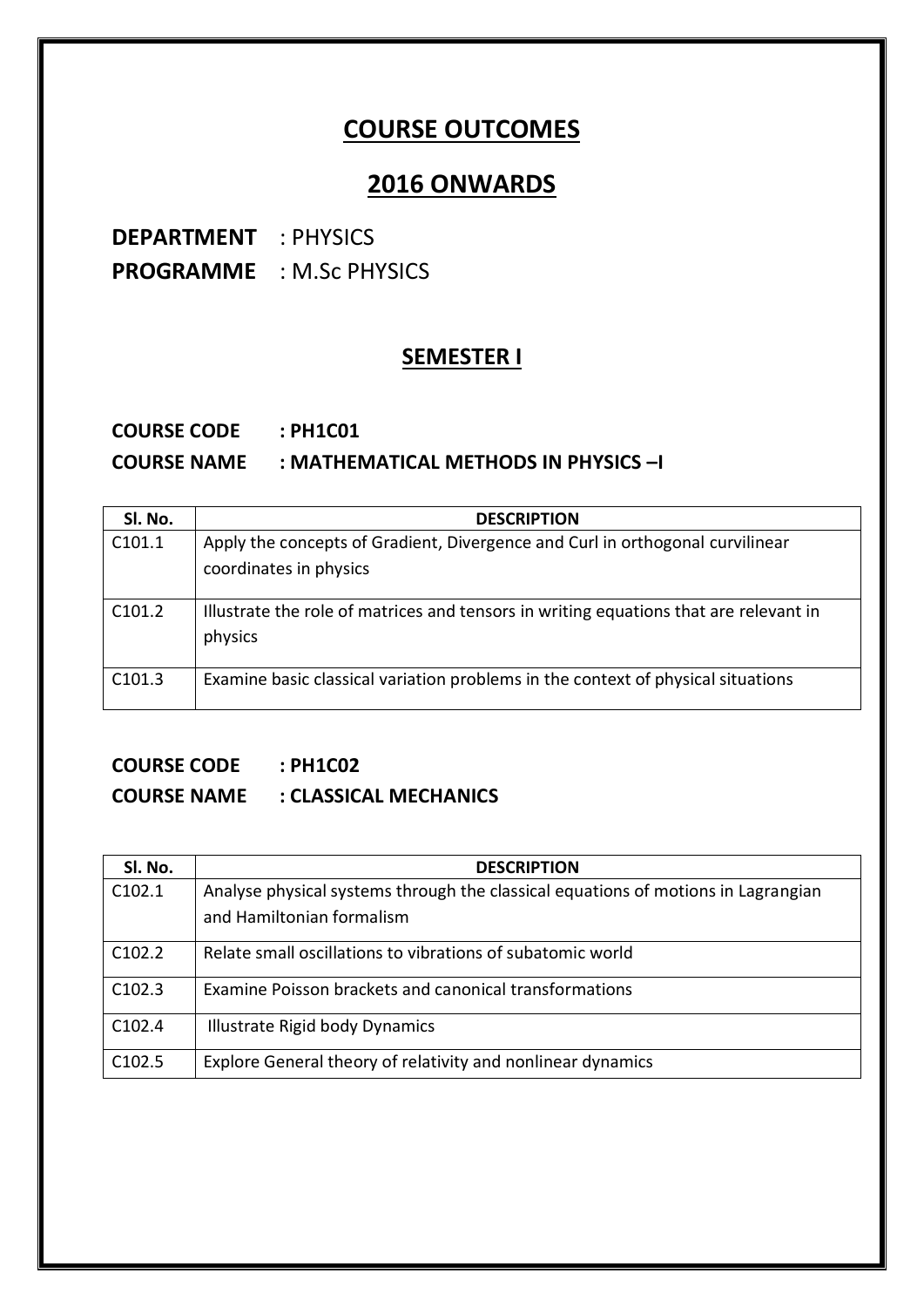#### **COURSE CODE : PH1C03**

#### **COURSE NAME : ELECTRODYNAMICS**

| SI. No.            | <b>DESCRIPTION</b>                                                                     |
|--------------------|----------------------------------------------------------------------------------------|
| C103.1             | Calculate the electric and magnetic fields of various charge and current distributions |
|                    | using Maxwell's equations                                                              |
| C <sub>103.2</sub> | Describe the propagation of electromagnetic waves through different media and          |
|                    | interfaces                                                                             |
| C103.3             | Express Maxwell's equations using tensor notation                                      |
|                    |                                                                                        |
| C <sub>103.4</sub> | Analyse Electricity and Magnetism as a relativistic phenomenon                         |
| C103.5             | Understand the concept of retarded time for charges                                    |
|                    |                                                                                        |
| C103.6             | Understand wave guide propagation                                                      |

## **COURSE CODE : PH1C04**

#### **COURSE NAME : ELECTRONICS**

| SI. No.            | <b>DESCRIPTION</b>                                                                     |
|--------------------|----------------------------------------------------------------------------------------|
| C104.1             | Infer the DC and AC characteristics of operational amplifiers and its effect on output |
|                    | and their compensation techniques.                                                     |
| C <sub>104.2</sub> | Getting adapted with basic integrated circuit components, its designing & packaging    |
| C <sub>104.3</sub> | Understand various operating modes of Op-amp and its linear/non-linear                 |
|                    | applications                                                                           |
|                    | Students will be able to design the circuit like signal generators, amplifiers and     |
| C <sub>104.4</sub> | different order filter circuit                                                         |
| C <sub>104.5</sub> | Understand the function of application specific ICs such as voltage regulators,        |
|                    | 555timer and PLL                                                                       |
|                    |                                                                                        |

#### **COURSE CODE : PH1P01**

### **COURSE NAME : GENERAL PHYSICS PRACTICALS**

| Sl. No.            | <b>DESCRIPTION</b>                                                                 |
|--------------------|------------------------------------------------------------------------------------|
| C105.1             | Apply the experimental methods to correlate with the Physics theory                |
| C105.2             | Illustrate hands on experience in using electrical, mechanical and optical systems |
|                    | for various measurements                                                           |
| C <sub>105.3</sub> | Analyse the experimental data using graphical method                               |
| C <sub>105.4</sub> | Evaluate the results with respect to the expected outcome                          |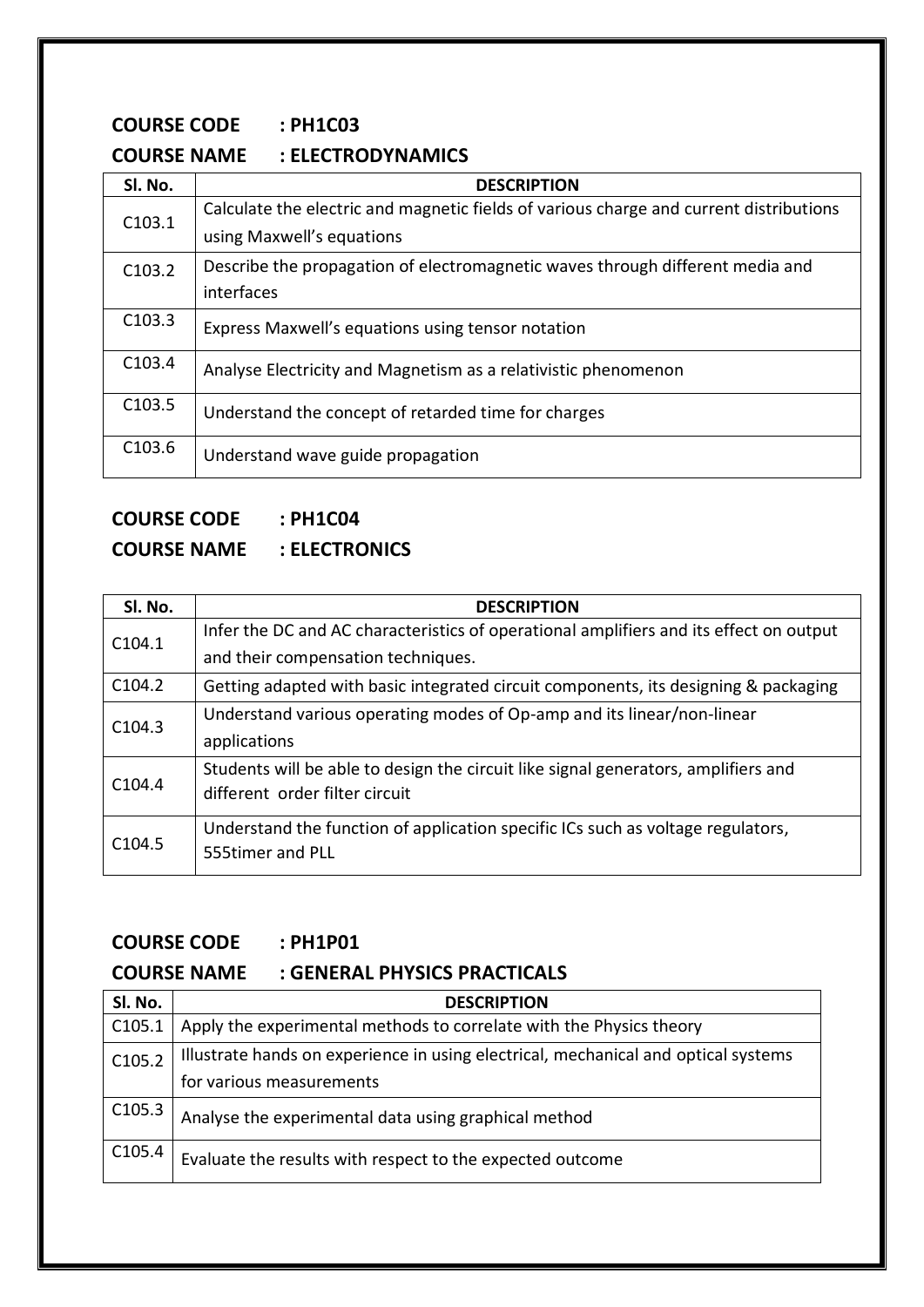#### **SEMESTER II**

## **COURSE CODE : PH2C05 COURSE NAME : MATHEMATICAL METHODS IN PHYSICS -II**

| SI. No.            | <b>DESCRIPTION</b>                                                                |
|--------------------|-----------------------------------------------------------------------------------|
|                    | Infer the basic elements of complex analysis, residues of a complex function      |
| C <sub>201.1</sub> | and the residue theorem to compute certain types of integrals in solving          |
|                    | equations related to Physics                                                      |
|                    | Find solutions to physical problems in terms of Special functions like Gamma      |
| C201.2             | function, Beta function, Delta function, Dirac delta function, Bessel functions   |
|                    | and their recurrence relations.                                                   |
|                    | Familiarize different ways of solving second order differential equations and     |
| C201.3             | singular points and Frobenius method.                                             |
|                    | Apply the Techniques of Fourier series, Fourier and Laplace transforms, their     |
| C <sub>201.4</sub> | inverse transforms in relevant problems                                           |
|                    | Able to solve ordinary second order differential equations related to physical    |
| C201.5             | sciences; solve physically relevant partial differential equations using standard |
|                    | methods like separation of variables, series expansion (Fourier-type series) and  |
|                    | integral transforms.                                                              |

## **COURSE CODE : PH2C06**

## **COURSE NAME : QUANTUM MECHANICS I**

| SI. No.            | <b>DESCRIPTION</b>                                                                             |
|--------------------|------------------------------------------------------------------------------------------------|
| C202.1             | Understand basics of quantum mechanics                                                         |
| C <sub>202.2</sub> | Examine Quantum Mechanical formulations in dynamical situations                                |
| C202.3             | Apply approximation methods in quantum mechanics to find the<br>solutions of physical problems |
| C <sub>202.4</sub> | Apply techniques and algebra of angular momentum to rotations                                  |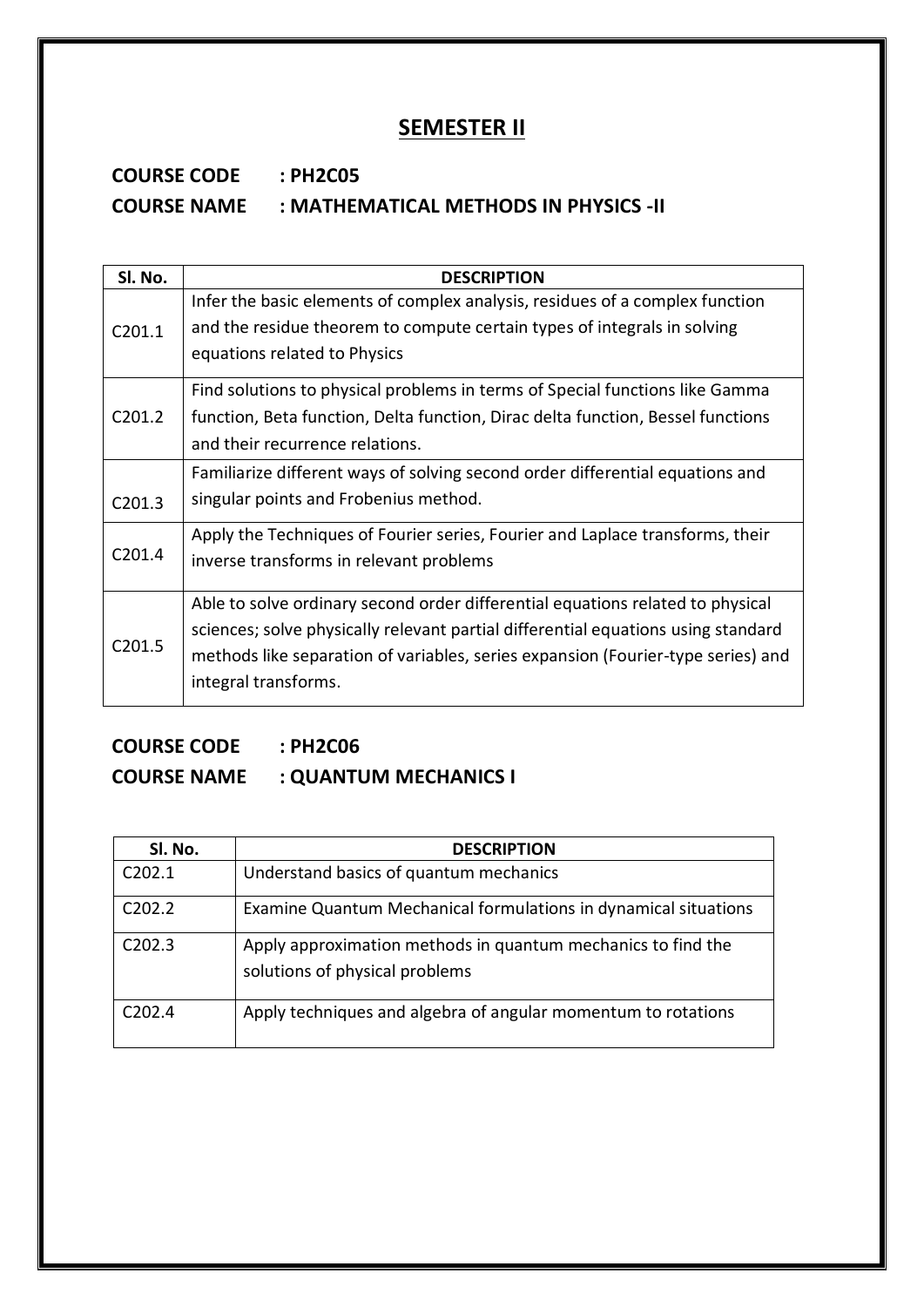## **COURSE CODE : PH2C07 COURSE NAME : THERMODYNAMICS AND STATISTICAL MECHANICS**

| Sl. No.            | <b>DESCRIPTION</b>                                                                   |
|--------------------|--------------------------------------------------------------------------------------|
|                    | Apply the knowledge of mathematics and science fundamentals to the effective         |
| C203.1             | energy conversion process.                                                           |
| C203.2             | Relate the concepts of fundamental laws of thermodynamics to sustain in energy       |
|                    | crisis.                                                                              |
|                    | Master the basic statistical methods and concepts of probability, random variables,  |
| C <sub>203.3</sub> | expectation value, variance and common probability distributions.                    |
| C <sub>203.4</sub> | Construct appropriate models so as to analyze simple systems in the micro canonical, |
|                    | canonical and grand canonical ensembles.                                             |
|                    | Establish the relation between microscopic and macroscopic description and apply     |
| C <sub>203.5</sub> | the laws of thermodynamics and principles of free energy to describe                 |
|                    | thermodynamic processes, heat engines, phase equilibrium and chemical processes.     |
|                    | Understand the Fermi- and Bose- statistics for electron-, photon- and phonon- gases  |
| C <sub>203.6</sub> | and use the density of states to find particle number and energy analytically and    |
|                    | numerically.                                                                         |
| C203.7             | Apply distribution function to quantum and classical systems.                        |
| C <sub>203.8</sub> | Evaluate thermal properties of solids using statistical approach                     |

# **COURSE CODE : PH2C08**

## **COURSE NAME : CONDENSED MATTER PHYSICS**

| SI. No.            | <b>DESCRIPTION</b>                                                                         |
|--------------------|--------------------------------------------------------------------------------------------|
|                    | Students will be familiar with most fundamental principles, concepts, physical             |
| C <sub>204.1</sub> | quantities, laws, and characteristic of condensed matter physics.                          |
|                    | Students will be able to apply the following to the solution of condensed matter physics   |
| C204.2             | problems: basic crystal structures, reciprocal and diffraction lattice structures, phonons |
|                    | and thermo/acoustic/optical properties.                                                    |
| C204.3             | Students will be able to find the energy band structures in metals and semiconductors.     |
| C204.4             | Students will be able to explain various types of phenomena like electro-magnetic          |
|                    | properties, super-conductivity and super fluidity.                                         |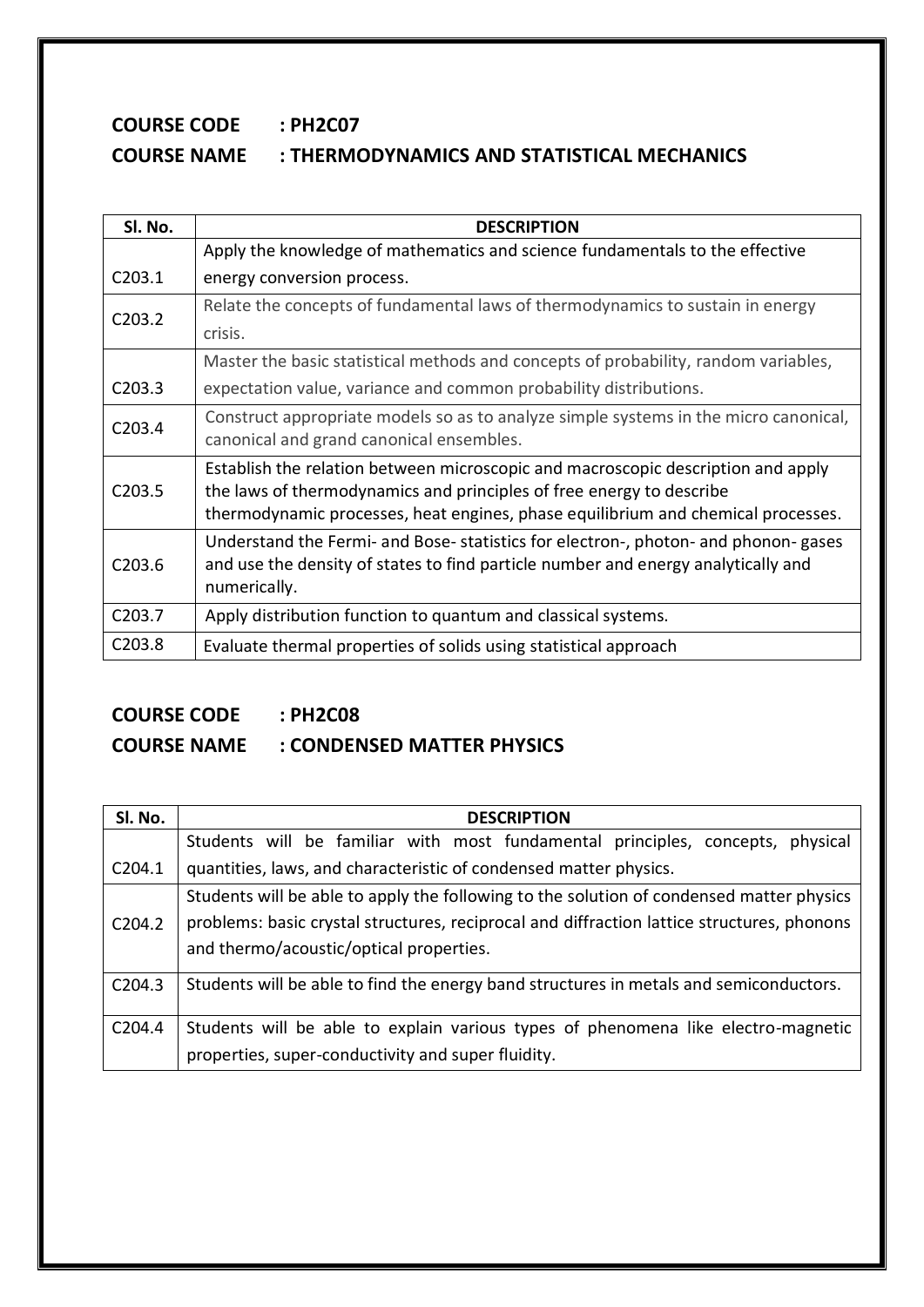## **COURSE CODE : PH2P02 COURSE NAME : ELECTRONICS PRACTICAL**

| SI. No.            | <b>DESCRIPTION</b>                                                             |
|--------------------|--------------------------------------------------------------------------------|
| C205.1             | Design and test various basic linear application circuits using Opamps         |
| C <sub>205.2</sub> | Design and test various Opamp based Active Filter Circuits                     |
| C205.3             | Design and test various waveform generation circuits using Opamps, Comparators |
|                    | and IC packages                                                                |
| C205.4             | Understand how the 555 IC acting as a voltage controlled oscillator.           |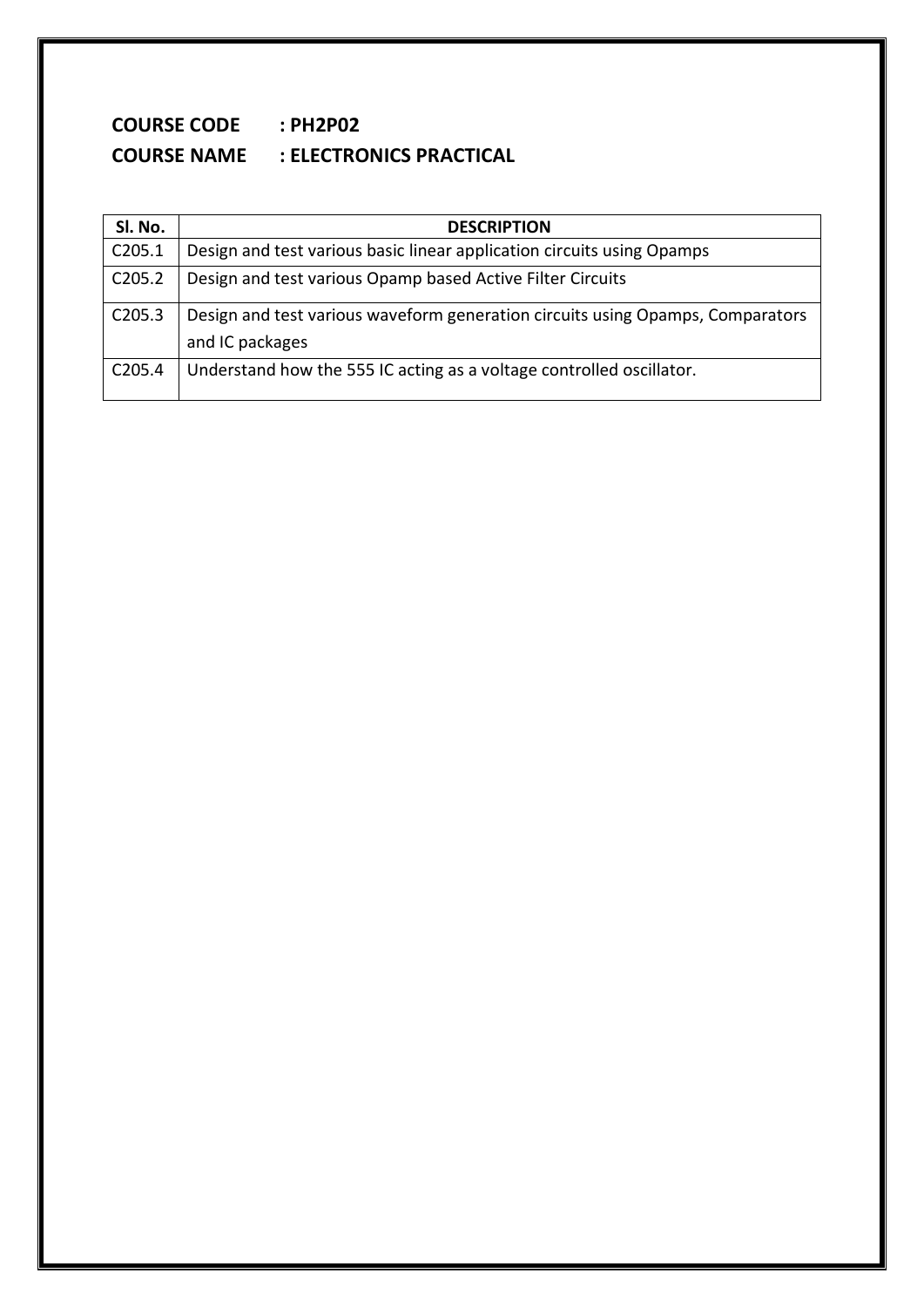#### **SEMESTER III**

#### **COURSE CODE : PH3C09 COURSE NAME : QUANTUM MECHANICS II**

| SI. No. | <b>DESCRIPTION</b>                                                                  |
|---------|-------------------------------------------------------------------------------------|
| C301.1  | Apply the methods of time dependent theory for perturbations to study evolutions of |
|         | systems                                                                             |
| C301.2  | Find the consequences of scattering in quantum world                                |
| C301.3  | Translate the relativistic world into quantum mechanical scenario                   |
| C301.4  | Apply the methods of field theory in relativistic and non relativistic problems     |

# **COURSE CODE : PH3C10**

#### **COURSE NAME : COMPUTATIONAL PHYSICS**

| Sl. No.             | <b>DESCRIPTION</b>                                                                                                  |
|---------------------|---------------------------------------------------------------------------------------------------------------------|
| C302.1              | Identify modern programming methods and describe the extent and limitations of<br>computational methods in physics. |
| C302.2              | Formulate and computationally solve a selection of problems in physics.                                             |
| C302.3              | Critically select different numerical methods to solve different types of physical and<br>technical problems.       |
| C <sub>3</sub> 02.4 | Describe the basis of stochastic simulation methods such as the Monte Carlo method<br>and use them                  |

## **COURSE CODE : PH3EA1 COURSE NAME : INTEGRATED ELECTRONICS AND DIGITAL SIGNAL PROCESSING**

| Sl. No. | <b>DESCRIPTION</b>                                                            |
|---------|-------------------------------------------------------------------------------|
| C303.1  | Understand different types of signals- continuous and discrete, odd and even, |
|         | periodic and aperiodic signals                                                |
| C303.2  | Classify systems based on their properties and determine the response of LTI  |
|         | system using convolution.                                                     |
| C303.3  | Apply transform techniques (Fourier Transform, Z transform etc.) to analyze   |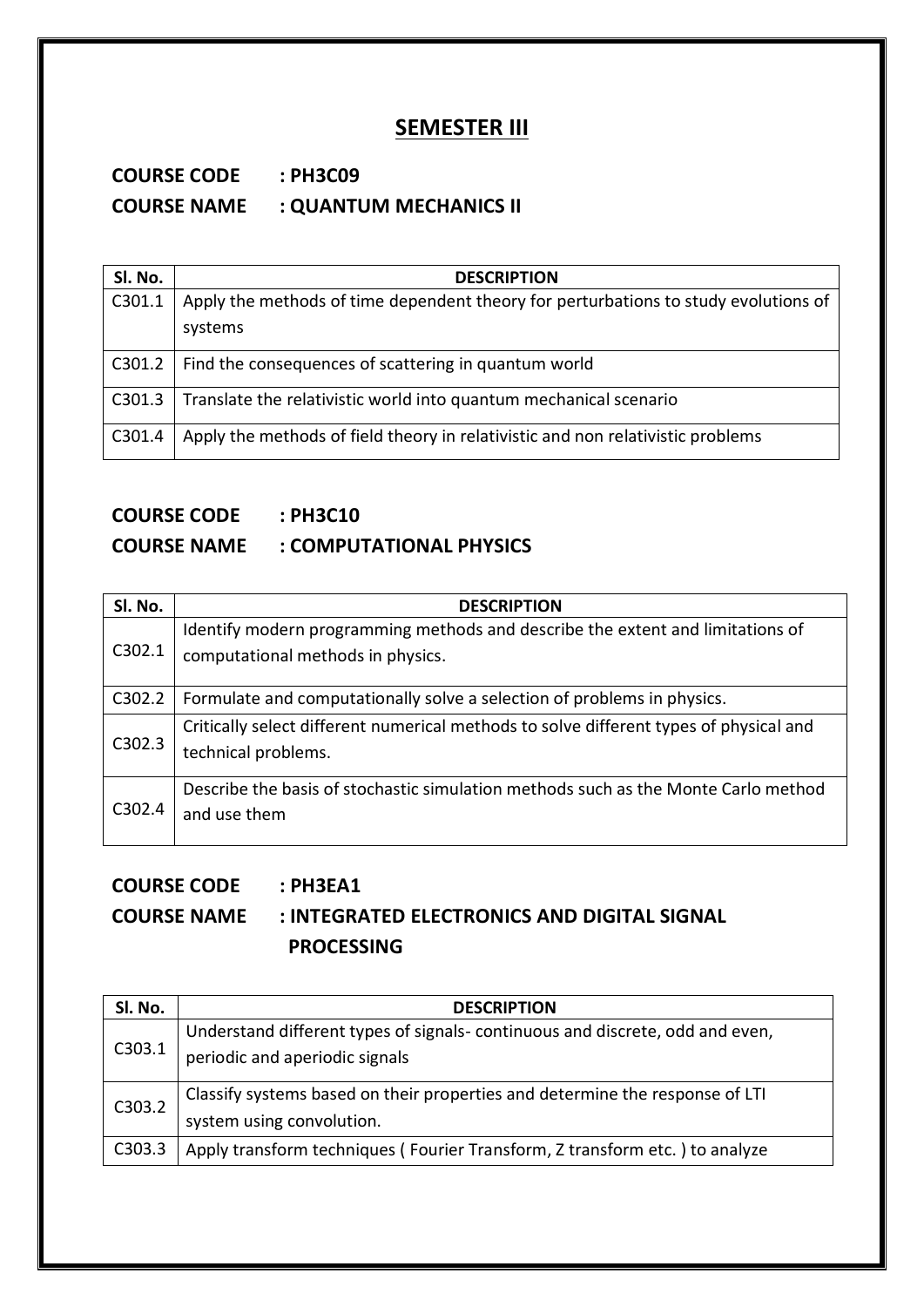|        | continuous-time and discrete-time signals and systems     |
|--------|-----------------------------------------------------------|
| C303.4 | Understand the theory of different filters and algorithms |
|        | C303.5   Design FIR and IIR type digital filters.         |

#### **COURSE CODE : PH3EA2**

#### **COURSE NAME : MICROELECTRONICS AND SEMICONDUCTOR DEVICES**

| SI. No. | <b>DESCRIPTION</b>                                                                    |
|---------|---------------------------------------------------------------------------------------|
| C304.1  | Explain the architecture of 8085 microprocessor                                       |
| C304.2  | Explain the architecture of 8086 microprocessor                                       |
| C304.3  | Basic 8086 programming skills                                                         |
| C304.4  | Explain the architecture of 8087 coprocessor                                          |
| C304.5  | Explain the architecture of 8051 microcontroller                                      |
| C304.6  | Understand the working of various semiconductor devices using energy band<br>diagrams |

#### **COURSE CODE : PH3P03**

#### **COURSE NAME : COMPUTATIONAL PHYSICS PRACTICALS**

| Sl. No. | <b>DESCRIPTION</b>                                                                     |
|---------|----------------------------------------------------------------------------------------|
| C305.1  | Identify modern programming methods and describe the extent and limitations of         |
|         | computational methods in physics.                                                      |
| C305.2  | Formulate and computationally solve a selection of problems in physics.                |
| C305.3  | Critically select different numerical methods to solve different types of physical and |
|         | technical problems.                                                                    |
| C305.4  | Describe the basis of stochastic simulation methods such as the Monte Carlo method     |
|         | and use them.                                                                          |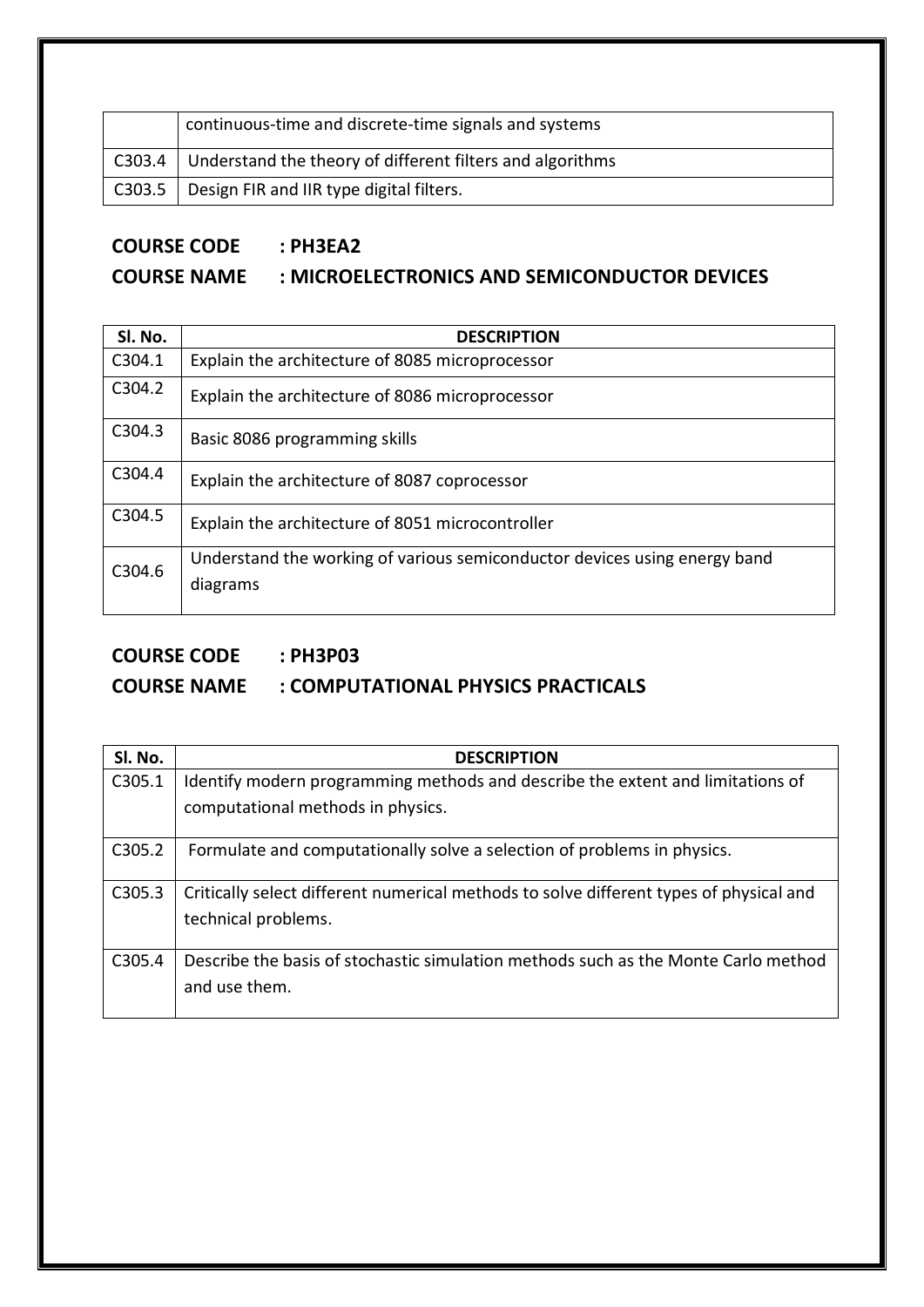#### **SEMESTER IV**

#### **COURSE CODE : PH4C11 COURSE NAME : ATOMIC AND MOLECULAR PHYSICS**

| SI. No. | <b>DESCRIPTION</b>                                                                                                                                         |
|---------|------------------------------------------------------------------------------------------------------------------------------------------------------------|
| C401.1  | Relate Atomic spectra to find the orientations and energy levels in an atom                                                                                |
| C401.2  | Examine the infrared and micro wave spectrum to understand vibrational and<br>rotational spectroscopy and hence to find the structure of various molecules |
| C401.3  | Illustrate Raman and Electronic spectroscopy in relevant molecules                                                                                         |
| C401.4  | Study the Electron spin and Nuclear Magnetic spin resonances for the emission<br>of possible energy emissions                                              |
| C401.5  | Examine and analyse Mossbauer spectrum for gamma ray emissions from<br>nucleus                                                                             |

#### **COURSE CODE : PH4C12 COURSE NAME : NUCLEAR AND PARTICLE PHYSICS**

| Sl. No. | <b>DESCRIPTION</b>                                                              |
|---------|---------------------------------------------------------------------------------|
| C402.1  | Explore the nucleus and analyse the structure of nucleus and nucleon            |
|         | <i>interactions</i>                                                             |
| C402.2  | Understand the decay process and nuclear reaction.                              |
| C402.3  | Illustrate the structure of nucleus using Shell model.                          |
| C402.4  | Familiarize with the basics of elementary particle physics. Understand building |
|         | blocks of matter and their interactions via different forces of Nature.         |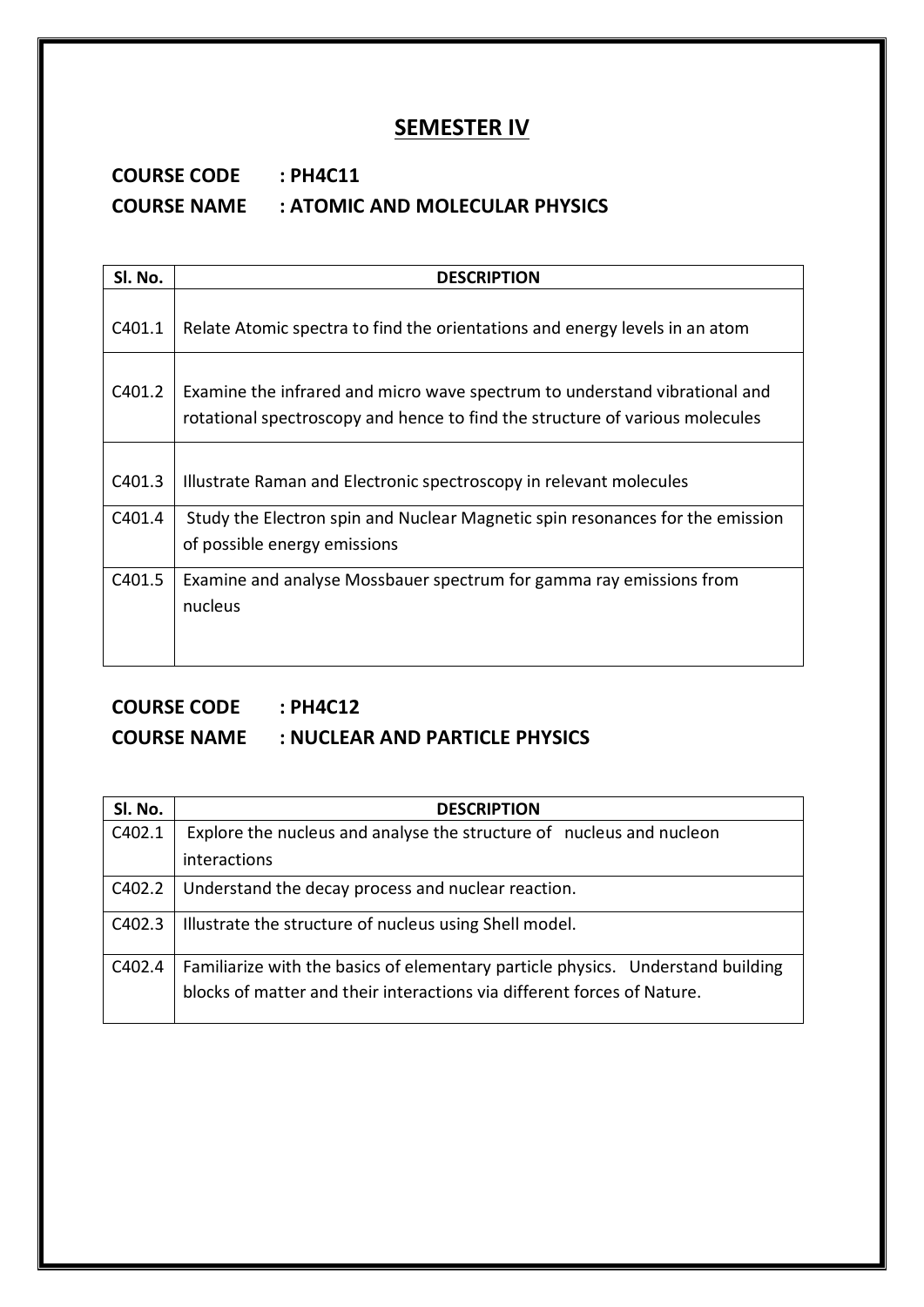#### **COURSE CODE : PH4EA3 COURSE NAME : INSTRUMENTATION AND COMMUNICATION ELECTRONICS**

| Sl. No. | <b>DESCRIPTION</b>                                                              |
|---------|---------------------------------------------------------------------------------|
| C403.1  | Classify and explain the working of various transducers                         |
| C403.2  | Understand the basic principles of digital instruments                          |
| C403.3  | Explain the basic principles and working of instruments used for measurement of |
|         | basic parameters such as current, voltage, resistance                           |
| C403.4  | Explain the importance of lonosphere in communication                           |
| C403.5  | Explain the fundamentals of monochrome and colour TV transmission               |
| C403.6  | Differentiate various pulse modulation techniques and multiplexing techniques   |

## **COURSE CODE : PH4OE1 COURSE NAME : OPTOELECTRONICS**

| Sl. No. | <b>DESCRIPTION</b>                                                                                                                                    |
|---------|-------------------------------------------------------------------------------------------------------------------------------------------------------|
| C404.1  | Understand the essential requirements needed for laser action in a material and<br>students will be able to distinguish different types of laser      |
| C404.2  | Describe an Optical Modulator                                                                                                                         |
| C404.3  | Describe light detectors such as the photodiode, avalanche photodiode and<br>photomultiplier and students will be able to compare the relative merits |
| C404.4  | Explain optical fibres and discuss the important parameters of these in an optical<br>communications system.                                          |